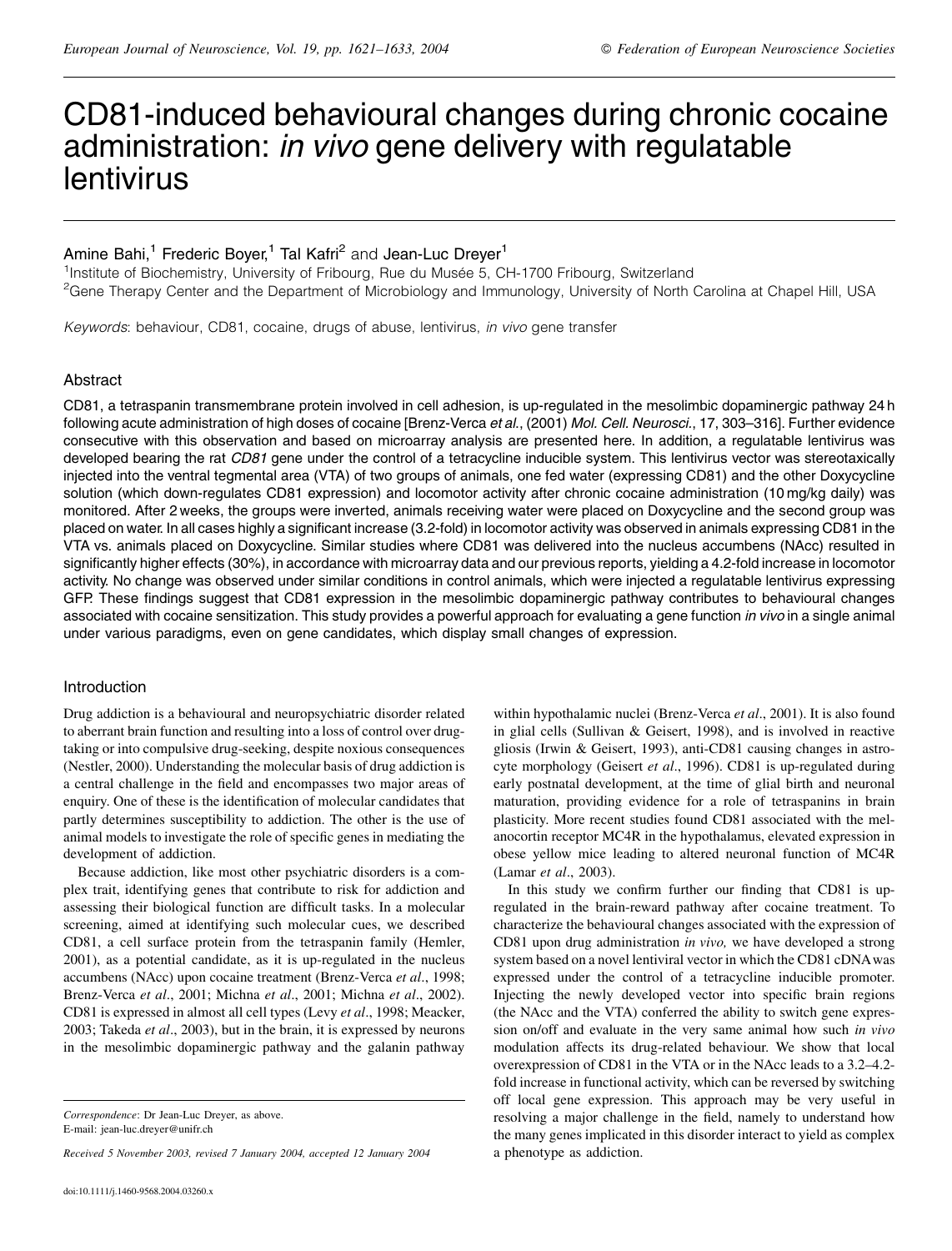#### Materials and methods

#### Microarray preparation and analysis

#### Drug treatment

All animal experiments were carried out in accordance with the guidelines and regulations for Animal Experimentation, BAG, Bern, Switzerland. Animals used for microarray studies were treated as follows: 225-250 g, male Wistar rats (BRL, Fillingsdorf, Switzerland) were injected i.p. with 30 mg/kg cocaine-HCl (Sigma Chemical Co.) every 2h for four injections. Control animals received 0.9% saline injections under the same schedule. The rats were killed by decapitation 24 h after the last injection and the brain areas were dissected out and used for total RNA isolation.

#### Microarray fabrication

Microarray fabrication was performed according to published methods (Shalon et al., 1996). Briefly, PCR products were arrayed onto silylated microscope slides (CEL Associates, Houston, TX) by using a high precision gridding robot (GeneMachines, San Carlos, CA) equipped with four printing tips (TeleChem International, San Jose, CA). After printing, silylated slides were allowed to dry, and unbound DNA was removed with  $0.2\%$  SDS and double-distilled H<sub>2</sub>O; covalently bound DNA was denatured for 2 min in boiling water. Free aldehydes were reduced by soaking slides for 5 min in 68 mM sodium borohydride (dissolved in PBS containing 25% ethanol). Several washing steps were performed with  $0.2\%$  SDS and double-distilled H<sub>2</sub>O; then slides were dried by centrifugation at  $500 \times g$  for 5 min and stored at room temperature for further hybridizations.

#### RNA extraction

Total RNA was isolated from different brain regions of naïve and cocaine-treated animals  $(n=3)$  using TRIzol reagent (Invitrogen #15596-026). Briefly, 1 mL of TRIzol was added to 75 mg of tissue, homogenized with a glass homogenizer, vortexed for 30s and incubated at room temperature for 5 min. Residual protein was removed by the addition of 0.2 mL of chloroform, mixing for 30 s, incubation at room temperature for 3 min, and centrifugation for 15 min at  $12000 \times g$  and 4 °C. The aqueous phase was precipitated with 0.5 mL of isopropanol by mixing for 15 s, incubation for 10 min at room temperature, and centrifugation for 10 min at  $12000 \times g$  and 4 °C. The resulting RNA pellet was washed with 1 mL of 75% ethanol and centrifuged for 5 min at  $7500 \times g$  and 4 °C. The RNA pellet was air-dried, resuspended in 0.1 mL of DEPC-treated water, incubated at 60 °C for 10 min and stored at  $-80$  °C.

### RNA amplification

This was performed according to Kacharmina et al. (1999). First strand synthesis was performed in 0.2 mL RNAse-free PCR tubes as follows:  $2 \mu$ g of total RNA was added to 9  $\mu$ L of 0.6 M trehalose in DEPC water and  $1 \mu$ g Eberwine oligo-dT/T7 primer (5'-AAACGACGGCCAGT-GAATTGTAATACGACTCACTATAGGCGCT15-3'). These components were mixed well by pipetting and heated at 65 °C for 10 min, then kept on ice. Four microlitres of  $5 \times$  first strand buffer (Invitrogen) was added to the mixture, followed by  $2 \mu L$  0.1 M dithiothreitol, 10 U RNAsin (Invitrogen #15518-012), 1 µL 10 mM dNTP mix (Promega #U1240), 1 µL linear acrylamide (0.1 mg/mL), 1 µL 200 U/µL Superscript II RNaseH-reverse transcriptase (Invitrogen #18064-014). The mixture was incubated in a thermocycler at 37 °C, 5 min; 45 °C, 5 min; then 25 cycles alternating between 60 °C, 2 min and 55 °C, 2 min. Tubes were kept on ice, while adding the second strand components. Second strand synthesis was followed by adding 106 µL DEPC water, 15 µL second strand buffer [200 mM Tris pH 6.9, 900 mM KCl, 46 mM

MgCl<sub>2</sub>, 1.5 mM nicotine adenine dinucleotide (Calbiochem #481915), 100 mM (NH<sub>4</sub>)<sub>2</sub>SO<sub>4</sub>)],  $3 \mu L$  10 mM dNTP mix (Promega #U1240), 10 U E. coli DNA ligase (NEB #205 L), 30 U E. coli DNA polymerase I-holoenzyme (NEB #209L), 2U RNaseH (Invitrogen #18021-071). The mixture was incubated at  $16^{\circ}$ C for 4 h. The reaction was stopped by the addition of  $7.5 \mu L$  1 M NaOH: 2 mM EDTA and incubation at  $65^{\circ}$ C for 10 min. The dsDNA was extracted once with phenol: chloroform: isoamyl-alcohol (25:24:1). One hundred and fifty microlitres of organics were added directly to PCR tubes, mixed and centrifuged for 5 min at  $15000 \times g$  at room temperature. The aqueous phase was transferred to RNase free 1.5 mL Eppendorf tubes and DNA was precipitated with 70  $\mu$ L of 7.5 M ammonium acetate (in DEPC-water, 0.2 micron filtered) and 1 mL absolute ethanol ( $-20^{\circ}$ C). Tubes were vortexed and centrifuged immediately for 20 min at  $15000 \times g$  at room temperature. The pellet was washed once with  $100 \mu L$  absolute ethanol and resuspended in  $10 \mu L$  of DEPC- water. In vitro transcription was then performed with the Ambion T7 Megascript Kit (#1334), according to the manufacturer's protocol.

### Probe preparation and hybridization

Each aRNA sample (one from saline control sample and one from cocaine-treated sample) was reverse-transcribed in the presence of Cy3-dCTP (saline-treated samples) or Cy5-dCTP (cocaine-treated samples) (Amersham Pharmacia Biotech, Switzerland #PA53021 and #PA55021). Each reaction was performed in a  $30$ - $\mu$ L volume containing  $2 \mu g$  of aRNA,  $2 \mu g$  of oligo(dT) 21-mer, 500  $\mu$ M each of dATP, dGTP, and dTTP,  $200 \mu M$  dCTP,  $100 \mu M$  Cy3-dCTP or Cy5-dCTP, 30 units of RNase inhibitor, 10 mM dithiothreitol, and 400 units of SuperScriptII reverse transcriptase (Invitrogen #15508– 013) in SuperScript buffer. After incubation at  $42^{\circ}$ C for 3h, the sample tubes containing Cy3 and Cy5 labelling were pooled and treated with 2.65 µL of 25 mM EDTA and 3.3 µL of 1 M NaOH for 10 min at 65 °C to degrade the RNA. After the addition of 3.3  $\mu$ L of 1 M HCl and 5 µL of 1 M Tris-HCl, pH 6.8, labelled ssDNA was precipitated with 0.1 volume of 3 M sodium acetate and two volumes of ethanol, and the pellet was washed with 80% ethanol, dried, and resuspended in 10  $\mu$ L of hybridization solution containing 3 × SSC, 0.2% SDS, and 0.02% yeast tRNA (Invitrogen #15401-011). Probes were purified by Millipore (Volketswil, Switzerland) Ultrafree-MC filters.

### Hybridization reaction and microarray analysis

Before hybridization, the probe solution was boiled for 1 min and then rapidly applied to the microarray under a cover slip. Slides were placed in hybridization chambers, and 20  $\mu$ L of 3× SSC was placed inside each chamber before sealing. Slides were incubated for 14-16h in a water bath at  $64^{\circ}$ C and washed sequentially in the following solutions:  $2 \times$  SSC, 0.1% SDS twice for 5 min, 0.2  $\times$  SSC twice for 1 min, and  $0.1 \times$  SSC twice for 1 min. Slides were dried by centrifugation at  $900 \times g$  for 2 min before scanning.

Microarrays were scanned with a scanning laser microscope (Scan-Array4000; Packard Bioscience). Separate images were acquired for each fluorochrome at a resolution of  $10 \mu m$  per pixel. To normalize the two channels with respect to signal intensity, photomultiplier and laser power settings were adjusted such that the signal ratio of the control genes was as close to 1.0 as possible. The average fluorescence intensity for each fluorochrome and for each gene was determined by using the QuantArray program Version 3.0 (Packard Bioscience). Background fluorescence was calculated as the median fluorescence signal of non-target pixels around each gene spot. Induction or repression of a gene was defined as a minimum two-fold change in its transcript level.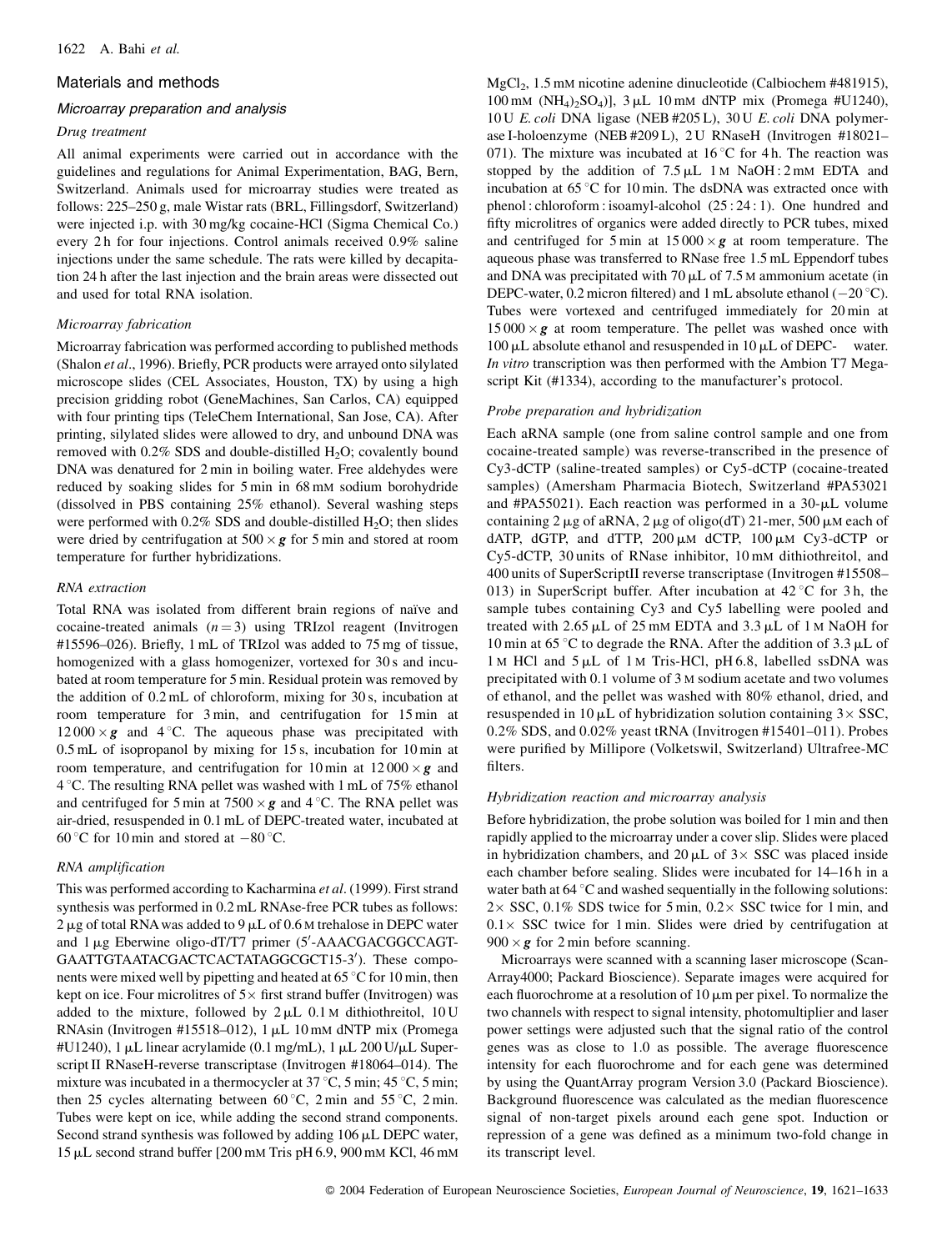#### Statistical evaluation of microarray data

Spot intensities (with mean standard deviation) corresponding to the gene of interest in three independent hybridization experiments from three independent tissue samples, are evaluated as the comparison between cocaine-treated (Cy5 labelled samples) and saline-treated  $(Cy3$  labelled samples) using the gene:  $\beta$ -actin ratios (or gene: GAPDH) ratios. The P-values were calculated from variations of densities normalized over each gene by comparison to  $\beta$ -actin and GAPDH (both of which are unchanged upon cocaine administration) and significance was checked using a *t*-test.

#### Molecular biology and lentivirus construction

The CD81 gene (GenBank accession no. NM\_013087) was amplified by reverse transcription. Briefly,  $2 \mu g$  of total RNA (prepared from rat nucleus accumbens of cocaine-treated animals) were added to 1  $\mu$ g oligo- $dT$ <sub>12-18</sub>, 2 µL of dNTP mix at 10 mM each and made up to  $12 \mu L$  with RNase free-water. These components were mixed and heated at 65 °C for 5 min then kept on ice. Four microlitres of  $5\times$  first strand buffer were added to the mixture, followed by  $2 \mu L$  0.1 M dithiothreitol, 10 U RNAsin (Invitrogen #15518-012), 1 µL 200 U/ µL Superscript II RNaseH-reverse transcriptase (Invitrogen #18064– 014). The mixture was incubated at  $42^{\circ}$ C for 3 h. To remove RNA-DNA hybrids, 2 U RNaseH (Invitrogen #18021-071) were added and incubated at 37 °C for 30 min. The cDNA was then PCR amplified and 6His-tagged with the following two primers: CGCGGATCCGC-GATGGGGTGGAGGGCTGC as forward primer and CCGCTCG-AGCGGTTAATGATGATGATGATGATGGTACACGGAGCTGTTC-CGG as reverse primer. The forward primer contains a BamHI restriction site followed by the 5' rat CD81 cDNA specific sequence, the reverse primer contains the 3' rat CD81 cDNA specific sequence, a 6His-Tag, a stop codon and an XhoI restriction site.

The PCR product was digested with BamHI and XhoI and cloned into similar sites in pTK431 (Fig. 2). The pTK431 is a self-inactivating (SIN) HIV-1 vector, which contains the entire tet-off inducible system, the cPPT and the woodchuck hepatitis virus post-transcriptional regulatory element (WPRE). It was generated by ligating a BgIII/BamHI DNA fragment containing the tetracycline-regulated transactivator tTA  $(5')$  and the tetracycline inducible promoter  $(3')$ into a *Bam*HI site downstream to a CMV promoter in a SIN HIV-1 vector. A control vector construct, pTK433, in which GFP expression is regulated by a tetracycline inducible promoter, was generated by cloning a BamHI/Bgl II DNA fragment containing the GFP gene into a BamHI site in pTK431 (Fig. 2). All plasmids were CsCl<sub>2</sub> purified.

The vector plasmid (either pTK431-CD81-6His or pTK433), together with the packaging construct plasmid  $p\Delta NRF$  and the envelope plasmid pMDG-VSV-G were cotransfected into HEK293T cells to produce the viral particles (Naldini et al., 1996). Briefly, 3 h before transfection, the cell medium was changed with fresh DMEM supplemented with 10% FCS, 50 U/mL penicillin, 50  $\mu$ g/mL streptomycin, 0.25 µg/mL fungizone and 1 mM L-glutamine. A total of  $30 \mu$ g plasmid DNA was used for the transfection into HEK293T cells at  $\approx$  50% confluence, on a 10-cm-diameter plate precoated with  $0.001\%$  poly lysine (Sigma #P4707). The DNA was prepared in the following proportions:  $15 \mu g$  of pTK431-CD81-6His (or pTK433-GFP),  $10 \mu g$  of the p $\Delta$ NRF packaging plasmid and  $5 \mu g$  of the pMDG-VSV-G envelope plasmid. DNA was mixed with 62 µL of  $2 \text{ M } \text{CaCl}_2$  and the volume was made up to 500  $\mu$ L with sterile nanopure water. The calcium-DNA mix was added with vortexing to 500 µL of  $2 \times$  HBS (280 mM NaCl, 10 mm KCl, 1.5 mM Na<sub>2</sub>HPO<sub>4</sub>, 12 mM dextrose 'cell culture grade' and 50 mM HEPES. pH 7.05,

adjusted with 0.5 M NaOH, stored at  $-20$  °C in 10 mL aliquots). The mix was incubated for 30 min at room temperature, vortexed and gently added to the cells. Plates were incubated at 37 °C with 5%  $CO<sub>2</sub>$ . Forty-eight hours later, the supernatant was collected, centrifuged 15 min at  $6000 \times g$ . A second harvesting was performed after another 48 h. High-titre stocks were obtained by ultracentrifugation at  $45000 \times g$  for 2 h at 4 °C. The pellet was resuspended in PBS buffer containing 1% bovine serum albumin, and stored frozen at  $-80$  °C. The viral titres were determined by p24 antigen measurements (KPL, USA). For the *in vivo* experiments, the different viral stocks matched for viral particle content were used at 0.4 mg/mL of p24.

#### Animal handling and behavioural analysis

Subjects used in this experiment were male Wistar rats weighing 225– 250 g (BRL, Fillingsdorf, Switzerland). All animal experiments were carried out in accordance with the guidelines and regulations for Animal Experimentation, BAG, Bern, Switzerland. The animals were housed in trios in clear plastic cages with wire grid lids. Access to food and water was unrestricted. Three days after arrival, the first group was maintained with 0.02% Doxcycycline (Sigma #D-9891) and 5% sucrose supplemented in water, the second group in contrast, was maintained only with 5% sucrose. The animals were kept in the animal facility maintained on a 12-h light: 12-h dark cycle (lights off at  $19:00h$ ).

#### Stereotaxic surgery and injection of the lentiviral vector

All animal experiments were carried out in accordance with the guidelines and regulations for Animal Experimentation, BAG, Bern, Switzerland. Before the operation, rats were injected with Domitor  $(0.4 \text{ mg/kg}$  medetomidine, s.c.), kept for 15 min and injected with sublimase (Fentanyl 450 µg/kg, i.p.). After 15 min, the surgical field was shaved, cleaned using hibitane solution (0.5% chlorhexidine gluconate in 70% ethanol) and lacrilube was applied to eyes.

Animals were placed into a stereotaxic frame (Stoelting, IL). Stereotaxic injections were performed using a 5-µL Hamilton syringe with a 33-gauge tip needle. The injections were performed in the VTA (anterior  $-6$ ; lateral  $\pm 0.5$ ; ventral  $-8.2$ ) and the NAcc (anterior +1.4; lateral  $\pm 1.6$ ; ventral -6.8) as calculated from bregma and the dura mera. The skin was opened with a scalpel incision along the midline and  $0.2$  mL of Mercain  $(0.25\%$  bupivacaine hydrochloride) was applied to the wound for local analgesia. Overlying tissue was blunt dissected with sterile Q-tips to visualize bregma and the skull was delicately bored at predetermined coordinates. Heating of the skull is reduced by application of sterile 0.09% saline solution around the drilling site. Male Wistar rats were bilaterally injected into the VTA or into the NAcc with  $4 \mu L$  of concentrated lentiviral stock (co-injection of  $2 \mu L$  of lenti-CD81-His6 together with  $2 \mu L$  of lenti-GFP) slowly infused at the speed of  $\sim 0.2 \mu L/min$ . The cannula was then maintained in place for a further 5 min after injection and then withdrawn very slowly to prevent backflow of solution. The wound site was closed with braided silk suture. Rats were then removed from the frame, injected with a mixture of Antisedan (atipamezole 1 mg/kg, s.c.) and Nubain (nalbuphine  $2 \text{ mg/kg}$ , s.c.) for reversal,  $2.5 \text{ mL}$  of  $0.09\%$  saline solution and Rimadyl (carprofen 2 mg/kg, s.c.) for hydratation and pain relief. Lacrilube was re-applied to eyes. The animal was returned back to the cage out of the surgery room, kept warm and off sawdust (as this can be inhaled by rats not fully conscious). The post-op diet for 3 days consisted of normal food pellets soaked in water with 0.02% Doxcycycline for the first group and without Doxycycline for the second one. Rat recovery was followed up.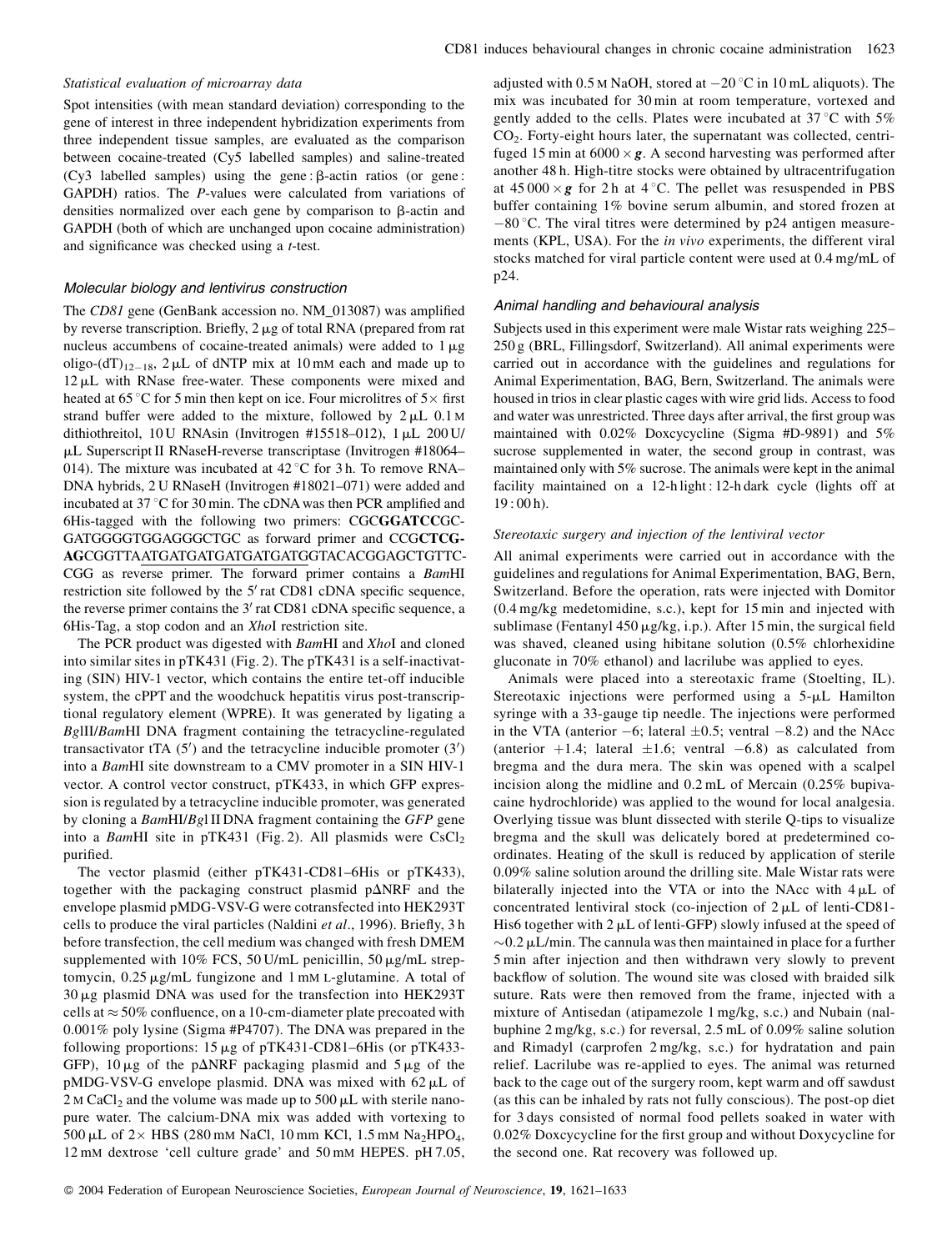

FIG. 1. Microarray analysis of CD81 expression changes in the hippocampus, nucleus accumbens, striatum and ventral tegmental area of cocaine-treated/untreated rat brains. Microarrays were prepared as silylated microscope slides, as described in the Materials and methods section, from inserts of cDNA clones. Candidates were amplified and spotted in at least triplicate spots on a glass microarray, together with controls. Controls included 20 candidates from plant and yeast genomes (as negative controls), three different fragments of rat  $\beta$ -actin and GAPDH (as neutral controls). CART (cocaine-amphetamine regulated transcript) was spotted as a positive control. Total RNA from four different brain areas, including the tegmentum, the NAcc, the hippocampus and the dorsal striatum of cocaine-treated and saline-treated animals were prepared, labelled with Cy5-dCTP (cocaine-treated subjects) and Cy3-dCTP (saline-treated subjects) and hybridized on the microarrays. aRNA preparation and hybridization was performed thrice from three independent series of cocaine or saline-treated animals. Arrays were scanned and analysed as described. Results were normalized and quantified: mean values (with mean standard deviation) from spot intensities corresponding to the same gene from three independent hybridization experiments from three tissue samples, are plotted as cocaine-treated (Gene:  $\beta$ -actin or Gene: GAPDH from Cy5 labelled samples) vs. saline-treated probes (Gene: B-actin or Gene: GAPDH from Cy3 labelled samples). (A) Gene: B-actin ratios for cocaine and for saline probes. (B) Gene: GAPDH ratios for cocaine and for saline probes. For quantification (see Materials and methods section), spot intensities corresponding to the gene of interest are evaluated (with mean standard deviation) as the comparison between cocaine-treated (Cy5-labelled samples) and saline-treated samples (Cy3-labelled samples) using the Gene :  $\beta$ -actin (A) or Gene : GAPDH ratios (B). The P-values were calculated from variations of densities normalized over each gene by comparison to  $\beta$ -actin and GAPDH (which both are unchanged) and significance was checked using a *t*-test.  $P < 0.05$ ;  $P < 0.001$ . Hippo, hippocampus; Nacc, nucleus accumbens; Cpu, caudate putamen; VTA, ventral tegmental area.

FIG. 2. Gene constructs and in vivo expression. (A) Transfer plasmids pTK431-CD81-6His and pTK433-GFP used in this study for the production of lentiCD81-6His and lentiGFP. The plasmids contain a Tet-Off element under the control of a minimal CMV promoter and a cPPT element. (B) Gene expression after in vivo transfer of lentiCD81–6His and lentiGFP. Two microlitres of lentiGFP and lentiCD81–6His  $(2 \times 105 \text{ ng } p24/\text{mL})$  were mixed and co-injected into the VTA or into the NAcc (coordinates, see Material and methods). Animals were given either 5% sucrose (-DOXY) or 5% sucrose: 0.02% Doxycycline (+DOXY). After 2 weeks, animals were killed, brains removed and processed for immunohistochemistry. GFP expression is monitored directly and CD81-6His is monitored as Texas Red (see Material and methods section). Magnification  $40 \times$ ; right panels, Nissl stains of the injection sites (magnification 2.5×). (C) In vivo regulation of gene expression by Doxycycline. LentiCD81-6His and lentiGFP (2 µL each) were stereotaxically co-injected bilaterally into the NAcc (coordinates see Materials and methods) of four groups of animals and the animals were killed, respectively, before giving Doxycycline (no DOXY), or 24h (DOXY 24h) or 72h (DOXY 72h) after giving Doxycycline (5% sucrose: 0.02% Doxycycline, *ad libitum* in the drinking water). After 72h with Doxycycline, Doxycycline was removed from the last group of animals which were killed 96 h later (no DOXY 96 h). After killing, brains were removed, processed for immunocytochemistry and gene expression in the injection sites was quantitatively evaluated.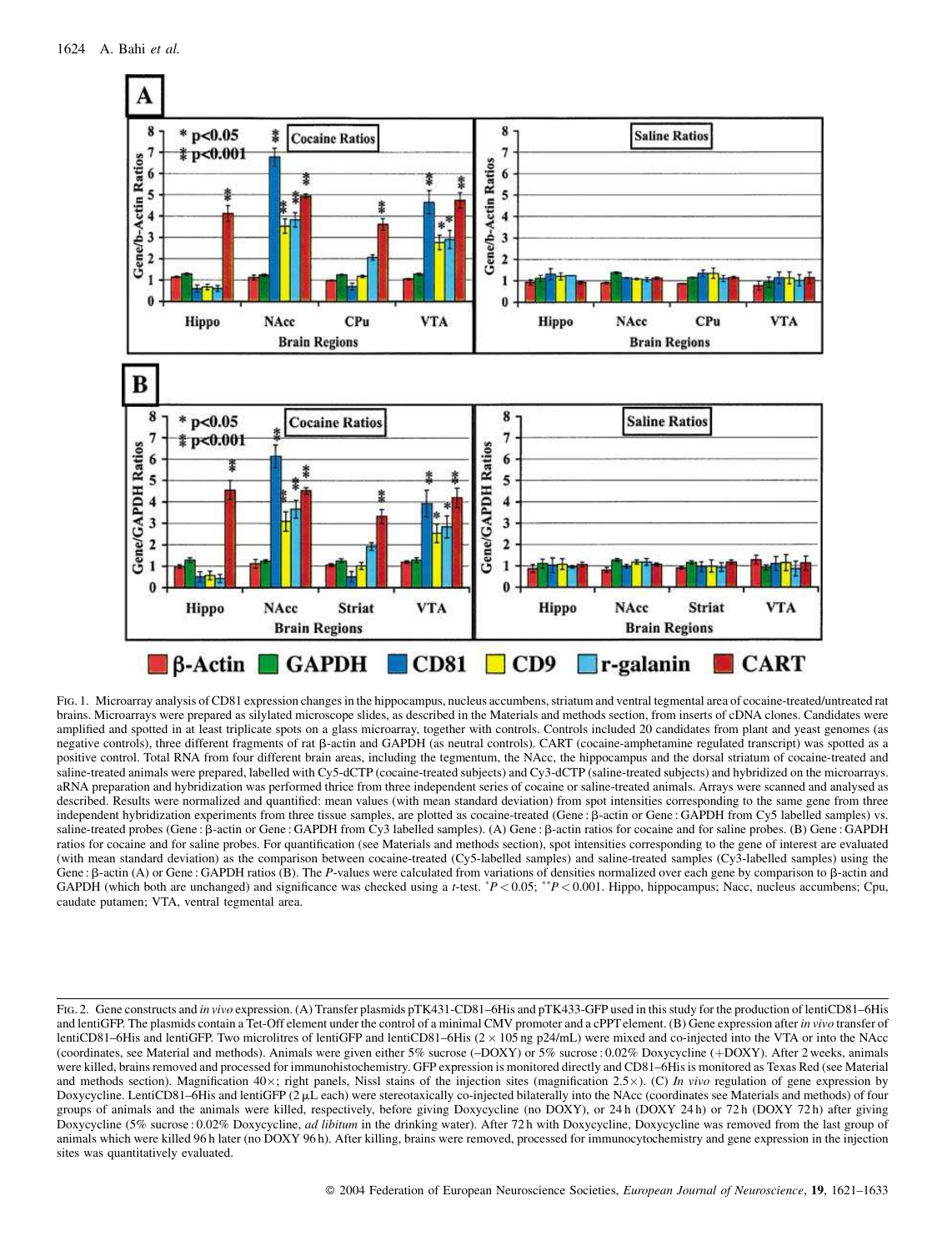



© 2004 Federation of European Neuroscience Societies, European Journal of Neuroscience, 19, 1621-1633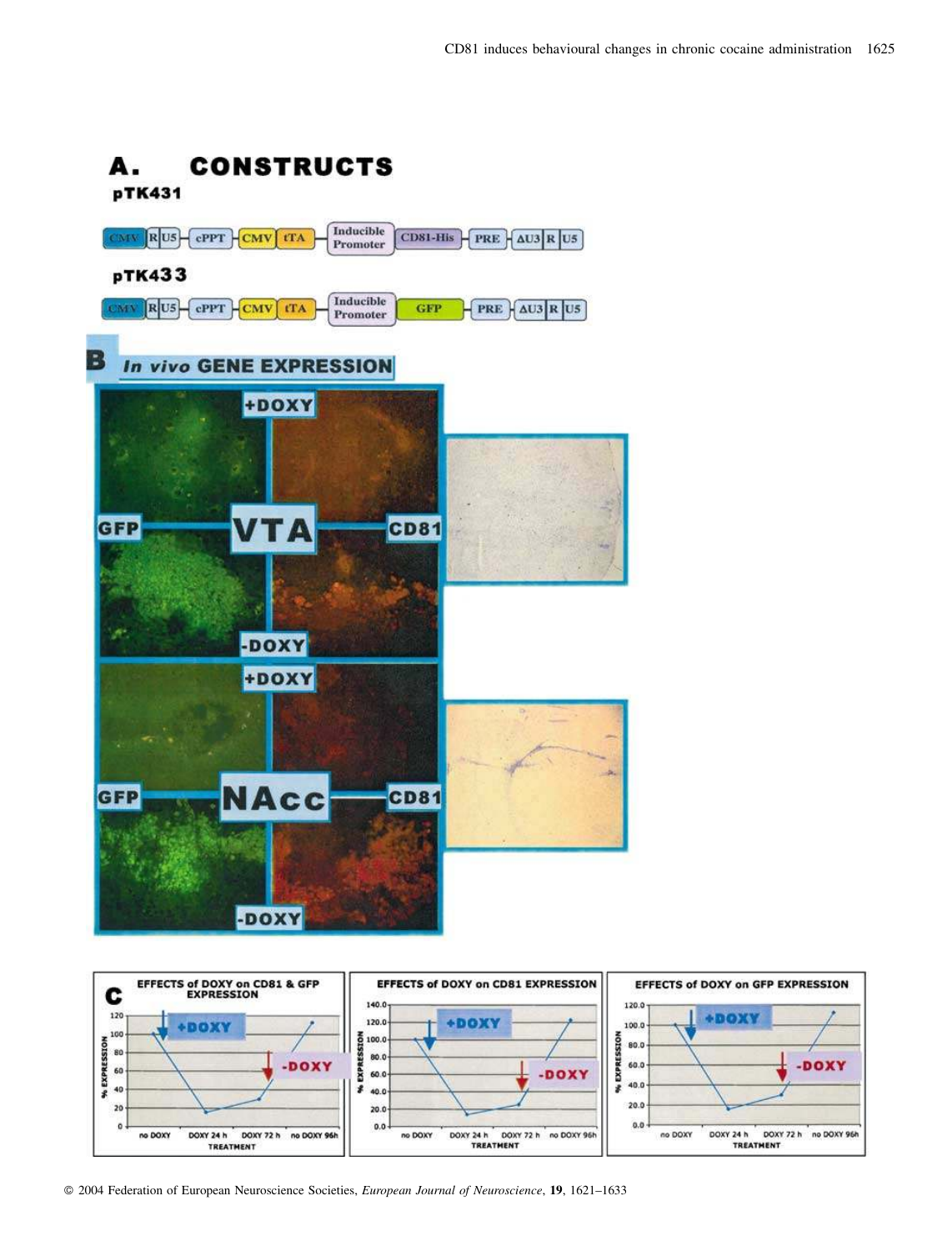#### Drug treatment and locomotor activity measurement

Locomotor activity was monitored during the dark cycle. One week after surgery, each subject was weighed; the animal was brought down from the animal facility and placed immediately into the activitymonitoring cage for a 30 min baseline without drug. After a 30-min period, the session automatically paused and during this interval, each subject received cocaine-HCl (10 mg/kg, i.p.) and was then placed back into the locomotor activity-monitoring cage for 60 min.

Locomotor activity was monitored in MED-OFA-RS cages (MED Associates Inc. USA). Animals were placed in a square  $(43.2 \text{ cm} \times$  $43.2 \text{ cm} \times 30.5 \text{ cm}$ ) PVC retainer. Activity in the monitor was recorded by photobeam interruptions. A ring of 16 sensors, spaced 2.54 cm from each other, measured the 'X–Y' location of the animal four times per second. The activity monitor computed the location of the animal in each of the X and Y dimensions as the middle point between the extreme beam interruptions in this dimension. Two sets of strips were used for the 'X-Y' ambulatory data input while a single set was used for the 'Z' rearing data.

Speed was estimated by computing the standard deviation of the distances of the data points to their mean within a sliding time window 0.4 s wide, constructed around each data point in turn. Box size was defined with two photobeams of X or Y to be broken before a movement was considered ambulatory. Starting at time 0, the box was centred on the subject. When the animal moved to the outside of the box, it was considered ambulatory and the box re-centred on the subject. The subject remained ambulatory until it did not leave the last re-centred box in less than the resting delay. The travelled-distance was then calculated. Stereotypic counts were defined as the total number of beam breaks inside the box.

#### Statistical evaluation of behavioural analysis

The use of standard deviation is based on the analysis of the coordinates of the path. This is because estimating the speed, measured as travelled distance per min, in a given time point ti depends on measuring the coordinates in two time points (e.g. the difference between the coordinates at times  $ti$  and  $ti-1$ ).

Within the same group, the means and standard deviations were carried out on measurements performed each day during one session (either over session A or over session B). No significant changes were observed in day to day recordings over the same session. The means and the standard deviations from all measurements within one session were then calculated (using values obtained from subjects of the same group at the same session) and plotted.

The *t*-test was performed by comparison of the six subjects (three from each group) in the same time point and the  $P$ -value was calculated to check for the significance of the difference between the groups with and without Doxcycycline.

#### Immunohistochemistry

At the end of the session, animals were killed by decapitation. Rat brains were rapidly dissected out and frozen in isopentane upon extraction (at  $-30$  °C for 3 min) and kept at  $-25$  °C. Coronal sections were cut at  $14 \mu m$  in a cryostat (Leitz) and placed on gelatinized glass slides, air-dried at room temperature for 20 min and kept at  $-25^{\circ}$ C until further processing.

Alternate slices were either directly mounted, for observing direct GFP-fluorescence, or labelled with mouse histidine tag antibody (MCA1396, Serotec) for observing CD81-6His expression. In the latter case, sections were fixed in 4% PFA for 15 min and then washed three times in PBS. Sections were blocked against non-specific binding for 30 min at room temperature in  $1 \times PBS$  containing 1% bovine serum albumin, 1% Triton X-100 and 3% normal goat serum. Sections were then rinsed and incubated for 90 min with primary antibody (mouse antihistidine tag antibody, MCA1396, Serotec 1:6000). Antibody was diluted in  $1 \times$  PBS containing 0.01% Triton X-100 and 1% normal goat serum. Sections were then washed three times in  $1 \times PBS$ and incubated with the secondary antibody (Texas red-conjugated goat antimouse immunoglobulin G, Molecular Probes, 1:200) in the dark for 45 min at room temperature. Sections were rinsed three times for 5 min in  $1 \times PBS$  at room temperature and coverslipped with a medium containing glycerol in  $1 \times PBS$  (AF1 mounting solution, Citifluor-Ltd). In all cases negative controls included omission or substitution of the primary antibody.

#### Fluorescence microscopy

Stained sections were observed using a multifluorescence microscope (Axioplan 2 imaging; Zeiss) with a  $\times$  40 or a  $\times$  63 objective and photographed using a multichannel camera (Axiocam, Zeiss) combined to acquisition software (Axiovision system 3.1). The fluorophores (GFP, Texas Red) were detected with the appropriate detecting systems (HAL 100). GFP was excited by a 495 nm beam and was detected through a light path ranging from 510 to 550 nm. Texas red was exited by a 595 nm beam and was detected through a light path ranging from 600 to 660 nm.

#### Quantification

Sections were photographed with a  $\times$ 40 objective using a digital camera (Axiocam, Zeiss) attached to a multifluorescence microscope (Axioplan2 imaging, Zeiss). Special care was taken to place the frame in the same location on each region analysed for each animal. Within each section, frame size was kept constant from slide to slide. The density of GFP or CD81-positive cells was calculated for each brain region of interest of each group of six rats, using the Scion software. Each image was transformed into TIFF format, normalized by subtracting the background. Then a semi-automatic cellular density measurement was undertaken by calculating total pixel density at a fixed brightness level. Separate exposures were made for each section to ensure that density measurements were reproducible. The high mean level of pixel intensity correlated to high amounts of expression of either GFP or CD81 in the specific area. To each set of GFP or CD81 immunoreactivity measurements, ANOVA followed by a Scheffe F-tests was used. All results are expressed as a mean  $\pm$  SEM.

#### Results

#### CD81 up-regulation in NAcc and VTA

CD81 up-regulation in NAcc was initially observed in a differential display screening for genes regulated by cocaine treatment (Michna et al., 2001). The message was present neither in NAcc of salinetreated animals nor in lateral striatum at any condition. A slight expression in the hippocampus of saline-treated animals was also observed. Real-time PCR confirmed CD81 up-regulation after acute cocaine treatment, showing a 4.6-fold increase in the NAcc (Michna et al., 1999; Brenz-Verca et al., 2001; Michna et al., 2001). In the present study, microarrays were prepared to further confirm this upregulation in different paradigms of drug administration. A microarray membrane was prepared bearing CD81, galanin and CD9 together with a variety of control genes [plant and yeast genes as negative controls, CART (cocaine and amphetamine regulated transcript) as positive, cocaine regulated control gene, together with  $\beta$ -actin and GAPDH as general control genes]. Galanin was spotted because our previous studies have shown that in hypothalamic regions, CD81 is mainly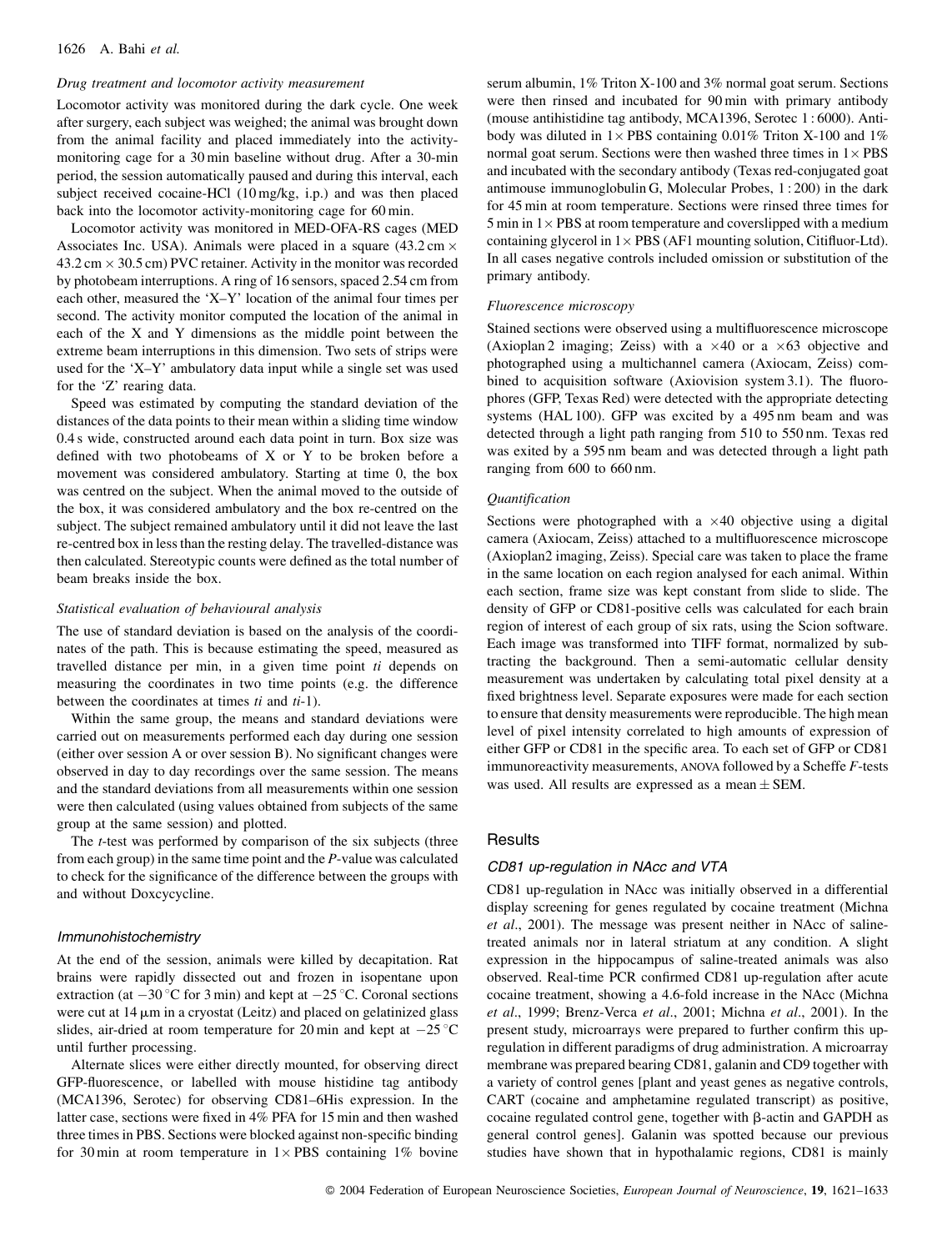

FIG. 3. Drug administration protocol. Upon receipt, animals were divided into two groups (Group 1 and Group 2). Group 1 was given Doxycycline : sucrose in the drinking water at day 4; Group 2 was given only sucrose. At day 7, animals were subjected to bilateral injection of 4 µL of lentiCD81/LentiGFP and allowed to recover for another 7 days. Then Session A was initiated with both groups. Each group was administered cocaine daily (10 mg/kg, i.p.) over 10 consecutive days and locomotor activity was measured. At the end of Session A, drug administration was interrupted and the groups were switched. Group 1 was given only sucrose, whereas Group 2 received Doxycycline : sucrose. Seven days after this change, while maintaining this regimen, cocaine administration (same doses) was continued daily over 12 consecutive days (Session B) and locomotor activity monitored. Thus each group has received the same drug treatment, but under opposite conditions of Doxycycline administration. At the end of the second period, animals were killed, brains removed and prepared for immunohistochemistry. Blue arrow, time point where Doxycycline was administered or removed; red arrows, time points where cocaine was administered; black arrows, time points where measurements were made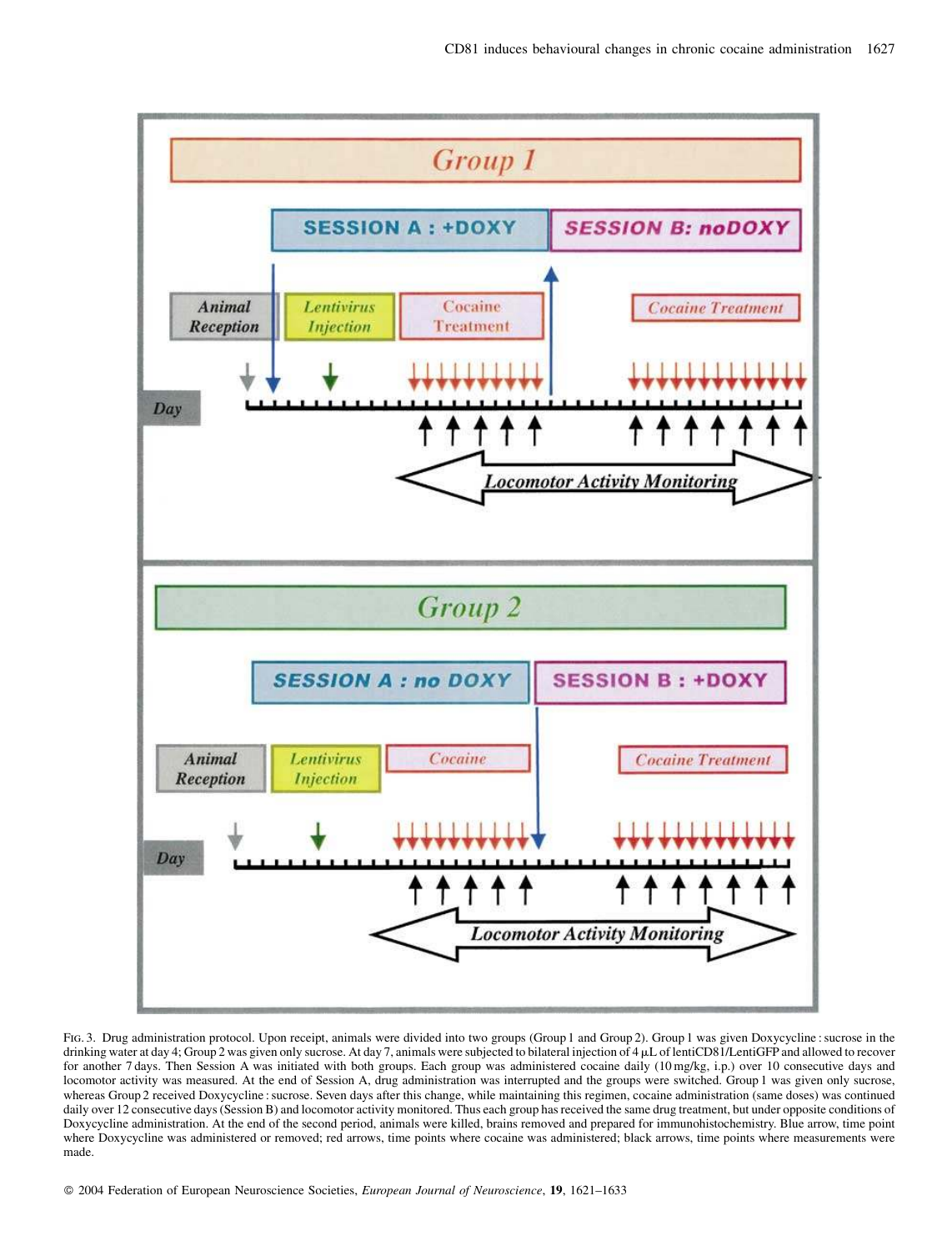expressed in pathways associated with galanin (Brenz-Verca et al., 2001). CD9 is described as being associated to the tetraspanin CD81 and important for its physiological function and signalling. RNA from four regions NAcc, VTA, CPu and hippocampus of naïve or cocainetreated rats ( $n = 6$  per group) were pooled, amplified and labelled with Cy3 or Cy5 and the product was hybridized on the microarrays. As shown in Fig. 1, CD81 is up-regulated together with galanin and CD9, both in the VTA and in the NAcc. Cocaine induced a 2.5-fold increase in CD81 mRNA expression in the VTA and a four-fold increase in the NAcc, in agreement with our previous data, based on real-time PCR differential display and immunohistochemistry (Brenz-Verca et al., 2001; Michna et al., 2001). The up-regulation was not observed in other brain regions tested, e.g. the hippocampus and the CPu, where rather a 1.8-fold down-regulation was observed. β-actin and GAPDH, used as controls, show no change in expression in all regions tested. Importantly, in agreement with earlier studies (Coucevro et al., 1998; Fagergren & Hurd, 1999) we observed a significant increase in CART expression in the four brain regions. These data strongly confirm previous reports and clearly indicate that CD81 up-regulation is specific for certain brain regions and that CD81 may play a major role in the response to cocaine.

#### Regulatable lentivirus

In order to test the effects of CD81 in vivo, we have developed inducible lentiviral vectors, which allowed regulated transgene expression in vivo. As shown in Fig. 2A, the vectors contain a constitutive expression cassette from which the tetracycline transactivator (tTA) is expressed under the control of a CMV promoter and a tetracycline-regulated expression cassette, which controls the expression of either the His-tagged CD81 cDNA or the GFP reporter gene (pTK431-CD81-His6 and pTK433-GFP, respectively). Vector particles were produced by the transient triple plasmid transfection procedure and concentrated by ultracentrifugation. The ability of the vectors to deliver and regulate transgene expression in vitro was confirmed following transduction of HEK293T cells (data not shown). To evaluate the ability of the newly developed vectors to regulate transgene expression in vivo,  $2 \mu L$  of concentrated lenti-CD81-6His and lenti-GFP-pTK433 particles  $(0.4 \text{ mg } p24^{\text{gag}}/mL)$ were stereotaxically injected into VTA or NAcc. Animals were given either 0.02% Doxycycline: 5% sucrose  $(n=3)$  or water for 1 week prior to surgery. At 2 weeks post injection the animals were killed and the levels of expression was determined by immunocytochemistry. As shown in Fig. 2B, CD81 or GFP are expressed in vivo in the absence of Doxycycline. The expression in vivo remains very local as the virus is deficient for replication and it is stable and long lasting, being maintained over one month in the injection site (Naldini et al., 1996; Trono, 2000).

When animals receive Doxycycline, the expression of both CD81 and GFP is rapidly down-regulated and the level of CD81 expression on the injection site is decreased within 24h to approximately 12– 15% under standard infectivity conditions used in the present study (Fig. 2B and C). Removing Doxycycline restores the level of CD81

expression to  $100-120\%$  of its initial value (Fig. 2C). Lentivirus infection remains local, and induces neither immune reaction nor neurodegeneration (Fig. 2B). Therefore this vector allows for the rapid switch of local gene expression, and constitutes an ideal tool for behavioural investigation. The limited leakiness of the system, due to the high concentration of viral particles used in this study can be reduced with less virus injected. However in our study this leakiness is negligible, because there is already basal CD81 activity in the brain, which is further induced upon cocaine treatment (Brenz-Verca et al., 2001).

#### Behavioural changes associated with repeated cocaine administration may involve CD81 expression

A series of in vivo studies was therefore designed to further test the effects of CD81 on drug administration, as summarized in Fig. 3. Upon receipt the animals were divided into two groups  $(n=6)$ . Four days after arrival, one group (Group 1) received 0.02% Doxycycline and 5% sucrose in the drinking water, the other group (Group 2) received only 5% sucrose. One week after arrival, the animals underwent stereotaxic surgery and were bilaterally injected with lentivirus preparation. The injection consisted of a mixture of  $2 \mu L$  lentiGFP together with  $2 \mu L$ lentiCD81-6His, at similar p24<sup>gag</sup> concentrations. One week after operation, a first session of cocaine administration was initiated (designated session A). Cocaine was administered chronically  $(10 \text{ mg/kg}, \text{daily as i.p. injection})$  over 10 days and locomotor activity was monitored immediately after the injection. At the end of session A, drug administration was discontinued and the groups were switched: animals from group 2, which had not received Doxycycline so far, were given  $0.02\%$  Doxycycline and 5% sucrose, and animals from group 1, which had been given Doxycycline, now received only 5% sucrose. After 1 week of the novel regimen, drug administration (same doses and same schedule) was started again over 12 consecutive days, while the regimen was maintained.

This complete experimental design was performed twice in two different sets of animals. In one set of animals, the lentiCD81-6His had been injected into the VTA (see data presented Fig. 4), and in the second set, injection was performed into the NAcc (see data presented  $Fig. 5$ ).

In all cases the local expression of CD81 strongly enhances cocaineinduced locomotion and stereotypy. These behavioural changes are not only dependent upon CD81 overexpression, because cocaine increases locomotor activity both with or without Doxycycline, but these changes are dramatically facilitated by CD81 expression. As shown in these figures, when animal are given Doxycvcline, *i.e.* when CD81 is not expressed in the target area (VTA, Fig. 4 or NAcc, Fig. 5), cocaine administration induces a raise in locomotor activity or stereotypy that returns to baseline around 45 min after drug injection. However, in the absence of Doxycycline this increase is much more significant and one consistently observes a 3.2-fold raise both in locomotor activity and stereotypy when the gene is expressed in the VTA and a 4.2-fold increase when the gene is expressed in the NAcc. When Doxycycline is

FIG. 4. CD81 expression in the VTA: Locomotor activity and Stereotypes monitoring. See Material and methods for animal handling. Seven days after receipt, animals where stereotaxically operated. LentiCD81-6His and lentiGFP were co-injected bilaterally into the VTA (coordinates: anterior  $-6$ ; lateral  $\pm 0.5$ ; ventral -8.2, calculated from bregma and the dura mera). Seven days after operation, session A was initiated (see Fig. 3). Prior to daily cocaine injection, each animal was placed in the monitoring cage for 30 min until stable basal activity was measured. Cocaine (10 mg/kg, i.p.) was then injected (arrow) and the animal returned to the monitoring cage for 60 min. Drug administration was performed daily over 10 days (session A) or 12 days (session). Locomotor activity monitoring and stereotypes measurements were conducted at each alternate date. Each data point represents the average over three animals of the five measurements (session A) or six measurements (session B) generated in each session. Left and middle panels are data from each group in the different sessions. Right panels are superposition of the left and middle panels and statistical evaluation of the significance of the observed differences between group 1 and group 2 in each session. Bars in the graphs represent means + SEM.  $^{*}P$  < 0.05;  $^{**}P$  < 0.001.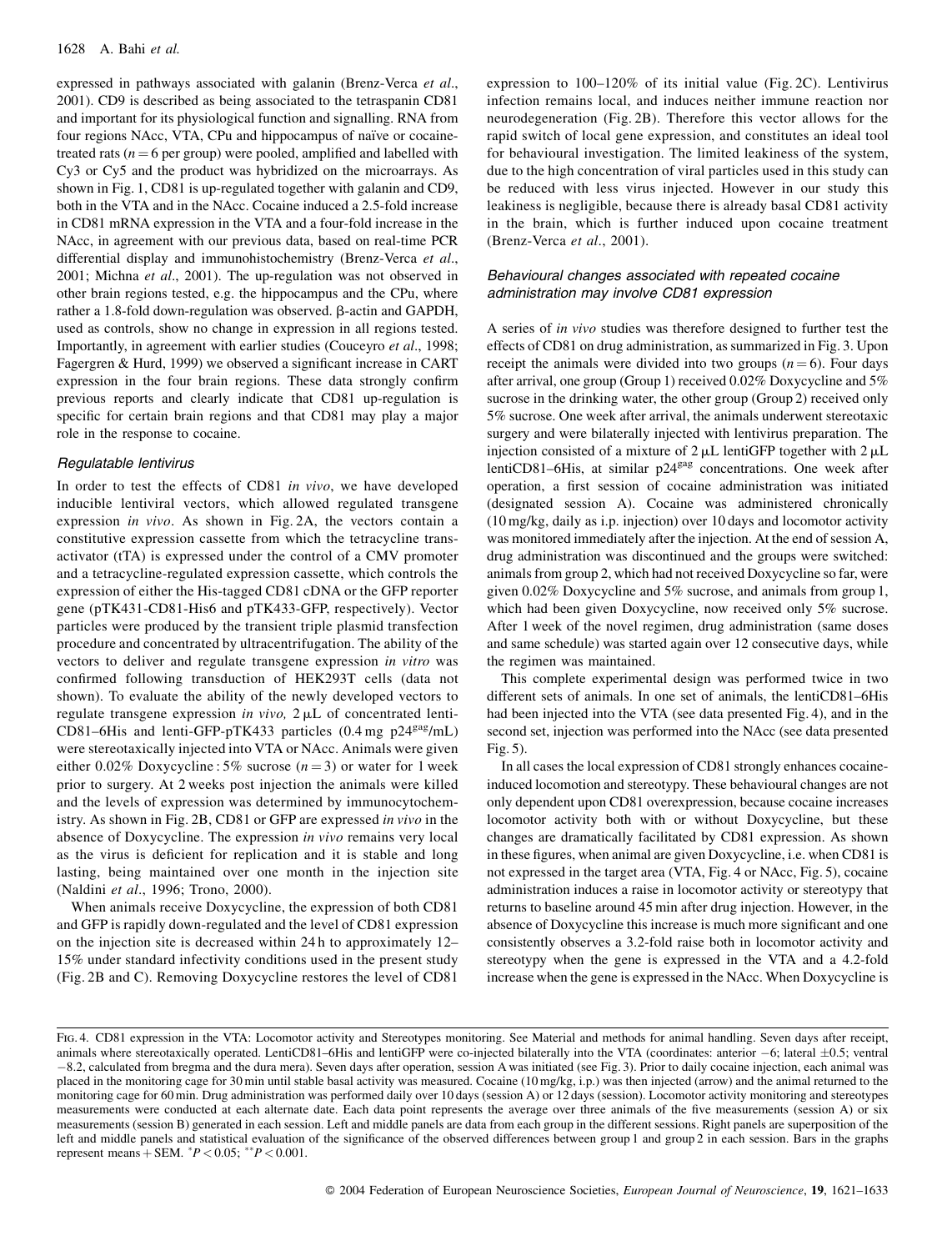

#### **CD81** in  $VTA -$ **STEREOTYPES**



© 2004 Federation of European Neuroscience Societies, European Journal of Neuroscience, 19, 1621-1633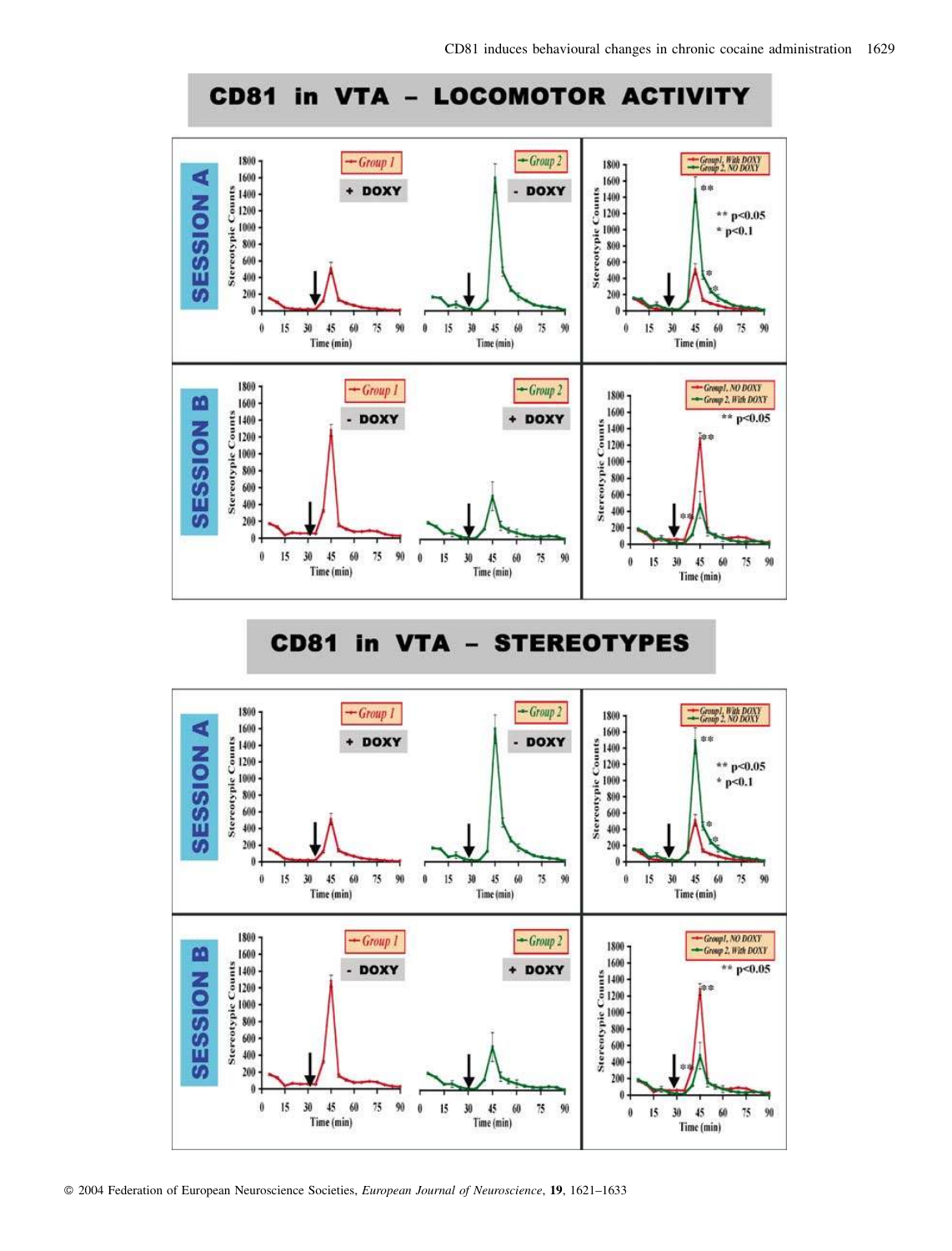

# CD81 in NAcc – STEREOTYPES



FIG. 5. CD81 expression in the NAcc: locomotor activity and stereotypes monitoring. Same conditions as in Fig. 4, but animals have been operated in the NAcc (bilateral stereotaxic injections at coordinates, anterior +1.4, lateral  $\pm 1.6$ , ventral  $-6.8$ , calculated from bregma and the dura mera). Arrows, time point  $(t = 30 \text{ min})$ when cocaine was injected to the animal.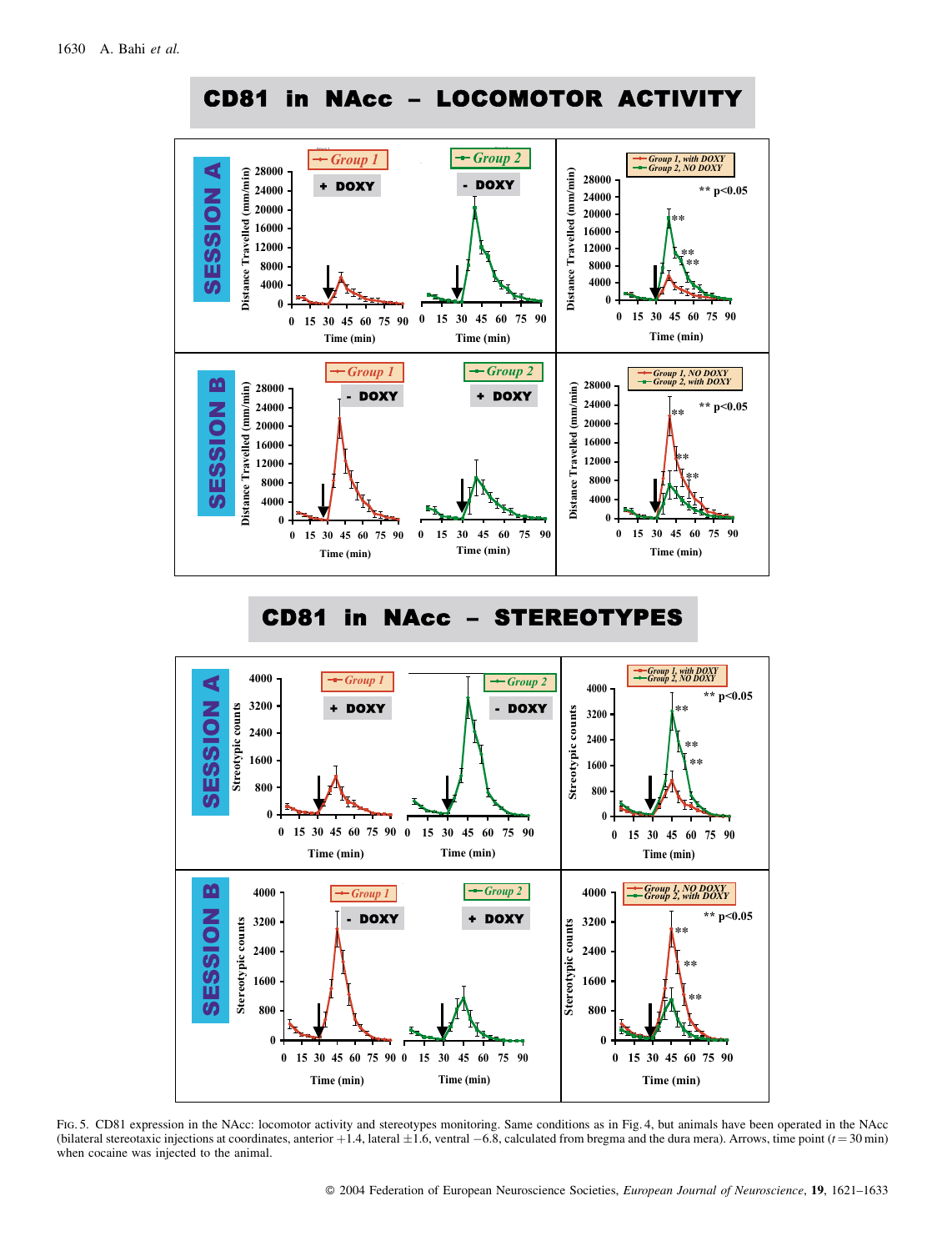given again to the animal, the behavioural pattern returns, thus clearly indicating that CD81 may contribute to behavioural changes associated with repeated cocaine exposure.

When the CD81 was expressed into the NAcc, the behavioural changes were strongly increased, compared to virus injected into the VTA, and were significantly higher (25–30%; Fig. 6A). The behavioural changes were also consistently longer lasting, as shown from the different curve shapes. Note that microarray data (Fig. 1) and previous studies (Brenz-Verca et al., 2001), although based on very different regimens  $(120 \text{ mg/kg}$  over 24h, compared to  $10 \text{ mg/day}$  in behavioural studies), consistently displayed higher endogenous expression of CD81 in the NAcc after cocaine. However, the two paradigms are too different to allow further comparison and also the level of expression locally induced by the lentivirus is much higher than drug-induced up-regulation of CD81 under any paradigm.

Patterns displayed in the right-side panels in Figs 4 and 5 represents the overlay of group 1 and 2 from a given session. The average combined from each period and each group in a given condition were evaluated and the effects observed in each group were statistically compared. As shown the changes observed between two groups in a single session are statistically very significant and very reproducible. Within a single session and for any single group, however, we observed no statistical difference over time when any day period taken individually was compared to the whole session under the same conditions



FIG. 6. (A) Comparison of locomotor activity of animals expressing CD81 in the NAcc or in the VTA. Using a t-test, the difference between the distance travelled by animals injected in the VTA and animals injected in the NAcc was calculated. The P-values ( $P < 0.05$ ) at  $t = 35$  min and  $t = 40$  min are highly significant and confirm the finding that behavioural changes were strongly increased (25% higher) when the CD81 gene was expressed into the NAcc compared to virus injected in the VTA. (B) Development of sensitization. (C and D) Locomotor activity of animals expressing CD81 (C) or GFP (D) in the NAcc. Same conditions as in Figs 4 and 5, but animals have been operated in the NAcc (same coordinates as in Fig. 5) and injected only with lentiCD81-6His (C) or only with lentiGFP (D), respectively. Animals receiving Doxycyline (C) display similar activity to animals receiving the benign control gene GFP with or without Doxycycline (D), but display drastic increased activity in the absence of Doxycycline (C). Arrows, time point  $(t = 30 \text{ min})$  when cocaine was injected into the animal.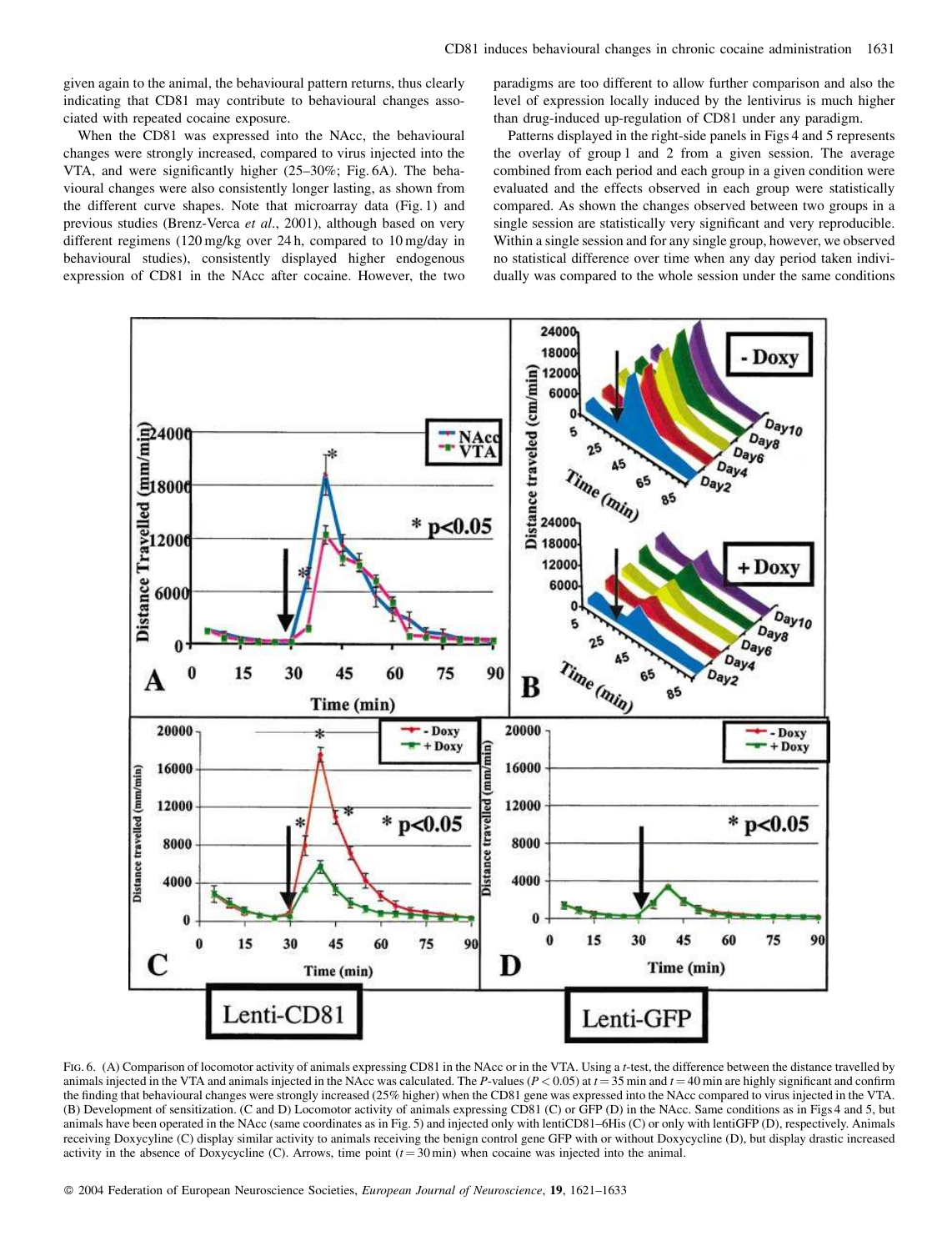(Fig. 6B). Thus, once CD81 is expressed (or down-regulated in doxytreated animals) the locomotor activity monitored upon cocaine injection yielded the same amplitude during each of the 10-12 days of a given session and animals did not display an increase or sensitization during a single session over time. As shown in Fig. 6C and D, enhanced behavioural changes and increased locomotor activity is achieved by the overexpression of CD81, and expression of GFP induces no change compared to Doxycycline fed animals.

#### **Discussion**

Drug addiction is a polygenic disorder, implying that changes in expression of a subset of genes is responsible for the onset of the disorder, even when these changes are very local and contribute to less than two per cent each to the disorder. Along these lines, our previous studies identified CD81 as one such gene candidate locally induced in the VTA and NAcc after drug administration under different paradigms. CD81 displays only a 3-4-fold increase from microarray data and previous observations, but this is sufficient for behavioural changes (Michna et al., 2002). Clearly not the only factor involved in this polygenic disorder, it nevertheless may contribute very significantly. To characterize further the effects of CD81, we have developed here a strong system based on the use of an inducible lentivirus system, enabling the role of local changes in expression to be assessed. Our data show that this regulatable lentivirus system is a tool of choice for assessing behavioural changes, because the gene may be transferred very locally, inducing permanent changes of gene expression in the target area, which may then be controlled with Doxycycline. This provides a powerful means by which to verify other data under various paradigms in vivo. It is noteworthy that even a relatively low local increase in gene expression, in our case a 3-4-fold increase in the VTA or in the NAcc, as detected on microarrays, may then be verified with this regulatable lentivirus system in subsequent in vivo studies aimed at assessing behavioural changes in different pardigms. This system conferred a number of additional advantages to the conventional lentivirus system (Trono, 2000): on the one side gene expression remains local and can be controlled to insure lowest basal activity; on the other side rapid response after induction allows genes to be expressed quickly, but only when and where expression is desired. Although in this study we have introduced a relatively long time period of 7 days between on and off sessions, this time period can be considerably reduced (24h only, Fig. 2C). The major advantage of this system lies in the fact that the very same animal can be used as its own control. Behavioural changes, associated with drug sensitization, may be investigated on a single animal under different conditions in a given paradigm and different paradigms can be tested on the same animal. This minimizes bias due to individuals, as demonstrated by the very high reproducibility and statistical significance of the data presented here. Together this also reduces the number of animals needed for statistically significant data analysis. This approach also allows for co-injection with GFP for determining expression efficiencies and separating expressing from non-expressing cells in vivo. Up-regulation of our system is fast (around 24 h), precluding time course analysis comparing gene expression and locomotor responses with repeated treatments at short time intervals.

Microarray data from this study confirm our previous reports that CD81 is induced after high doses of cocaine. CD81 is associated with CD9 (Meacker et al., 1997; Stipp et al., 2001; Takeda et al., 2003), which is also up-regulated in our microarray analysis and they form extensive complexes with other transmembrane tetraspanins and integrins. Based on these findings, molecular tools were developed using our regulatable lentivirus system and behavioural assays were conducted under chronic treatment. From our results, behavioural sensitization does not appear to depend upon CD81, but its overexpression may contribute to behavioural changes associated with drug exposure and strongly enhances the expression but not the initiation of behavioural sensitization. Sensitization can be divided into two distinct temporal parts, initiation and expression, which are both temporally and anatomically distinct (Kalivas & Stewart, 1991; Pierce & Kalivas, 1997). Other examples have been described in the literature, e.g. PI3-kinase, which is required also for the expression, but not the induction, of behavioural sensitization (Izzo et al., 2002). Our approach, based on overexpression of CD81, tests only the sufficient rather than the necessary condition for sensitization, which would require its down-regulation below control levels. Furthermore, the lentivirus induces locally very high levels of CD81, much higher than other protocols and its full expression level is already reached 24h after removal of Doxycycline, thus inducing fast behavioural changes. Further studies, including self-administration paradigms, will be necessary to further elucidate the role of CD81 in the expression of sensitization and to determine whether natural increases in CD81 are paralleled by increases in cocaine-induced locomotion and cocaine intake.

Recent data on CD81 and its association with receptors within specific brain pathways may contribute to clarify its function. CD81 and CD9 associate with FPRP, the prostaglandin  $F_{2a}$  receptor regulatory protein (Stipp et al., 2001), which may be of importance in terms of the physiological response after drug treatment. Local up-regulation in neural pathways related to prostaglandins and other neuromediators in addiction may be considered. CD81 also stimulates cytokine production in the immune system (Tsitsikov et al., 1997; Maecker, 2003) and similar effects in the brain have been proposed, including changes in neural circuits upon induction of CD81 in the VTA and the NAcc. CD81 is linked to the hypothalamic galanin pathway (Brenz-Verca et al., 2001) which is involved in the inhibition of dopamine release from the median eminence (Melander et al., 1986; Nordström et al., 1987) and inhibition of acetylcholine release in the ventral hippocampus (Fisone et al., 1987). CD81 is also associated with melanocortin circuits and is a target of the melanocortin receptor MC4R in arcuate nucleus (Lamar et al., 2003). The activities of neural melanocortin receptors are tightly regulated by ligands secreted by anorexigenic and orgxigenic arcuate nucleus neurons (Lamar et al., 2003). CD81 appears to be part of a signalling cascade involving syndecans and mahogany-like proteins that are necessary for normal melanocortin receptor signalling. CD81 is elevated in obese mice with chronic blockade of melanocortinergic signalling due to ectopic expression of agouti signalling protein. This overexpression in obese mice is also observed with increased melanocortin-4-receptor (MC4R) activity and dysfunctions in hypothalamic pathways. Chronic overexpression of MC4R and CD81 appears to form the molecular basis for agouti obesity syndrome, whereas suppression of the gene activity induces obesity in rodents and humans. Elevated expression of CD81 in hypothalamic regions of obese yellow mice thus provides an interesting link between overeating habits and addiction or other reward deficiency syndromes. Related functions in the mesolimbic dopaminergic pathway remain to be established and may contribute to the understanding of the molecular mechanisms involved in drug addiction and related disorders. Further in vivo experiments under different paradigms are necessary to test these hypotheses.

In this study, behavioural changes measured in association with the expression of a specific gene (here CD81) are due to the combination of two effects: first the drug-induced, endogenous overexpression of CD81 in the areas under investigation (VTA or NAcc) and second the expression of CD81 from the lentivirus itself. To prevent the former